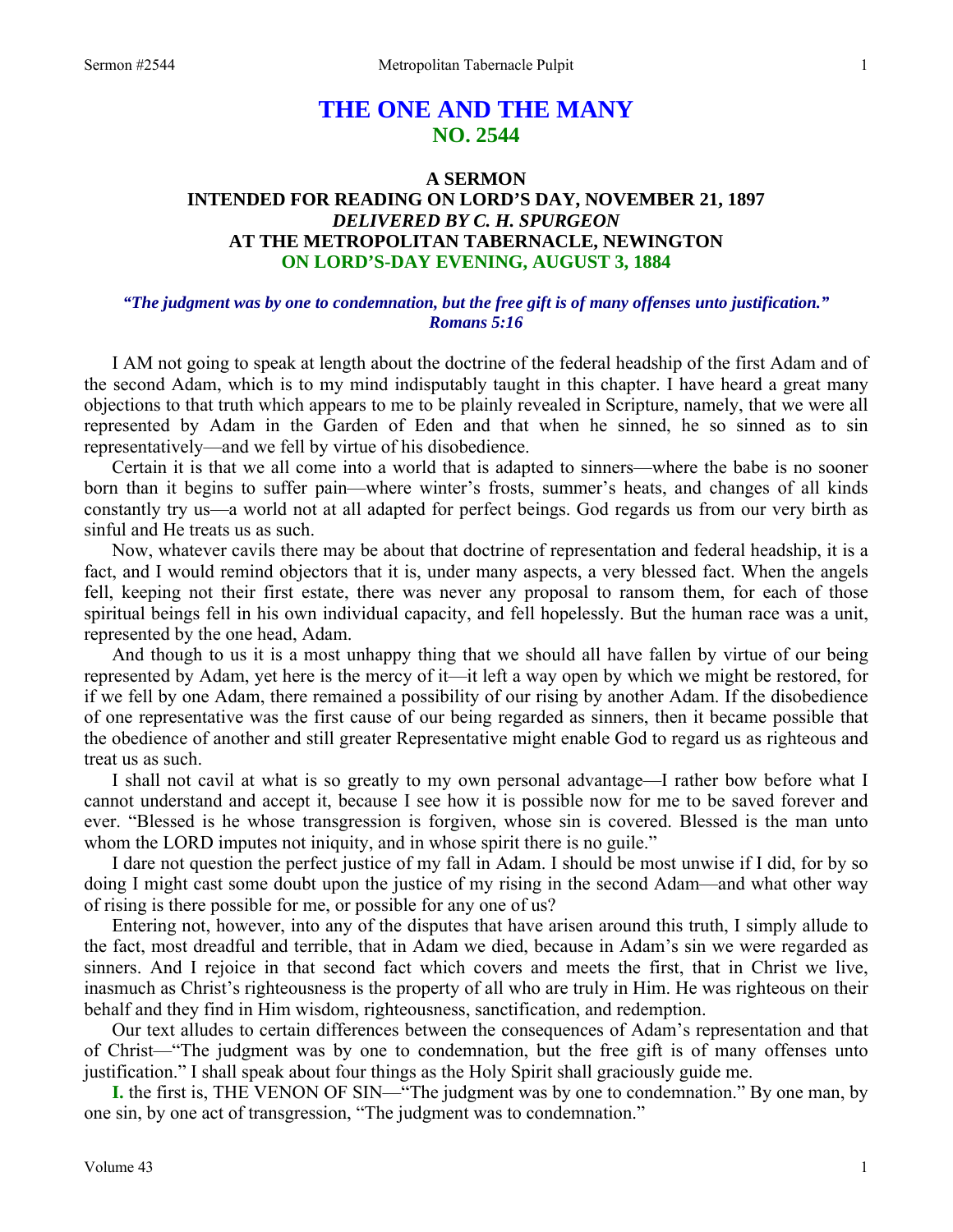Notice, dear friends, that *Adam's offense was one*. True, there were a great many sins wrapped up in that one—it would be almost impossible to mention any sin which did not lie asleep, or which was not found in embryo, within that one act of tasting the forbidden fruit. Yet it was but one offense. It is looked at by those who have no spiritual understanding as a very small matter, just as at this day men still make light of sin and regard disobedience to the will of God as being a mere trifle. Yet that one offense has ruined us all. When he, who committed it, fell,—

## *"Then I, and you***,** *and all of us fell down."*

 Inasmuch as he was the parent of us all, he communicated to all his offspring a tendency to sin, and all his descendants became subject to the weary woes of life and to the sure penalty of death. Think of the mischief that one sin can do—Adam's disobedience was but one offense, yet some of its consequences will remain forever.

 Note, next, *that one offense brought with it condemnation.* Such is the law of God—that it does not need to be broken many times to bring condemnation—one breakage of it and the dread sentence is passed. Had you and I committed only one solitary sin—I scarcely like to utter the supposition, for it is so far remote from the truth—but if it were so, he who breaks the law in any one point has broken it all.

 It is like a chain and if you file through a single link, you have broken the whole chain. It is like a vase of purest alabaster, of matchless workmanship—if you break it anywhere, you have spoiled it and it can never be offered unto God. One offense brings condemnation. The verdict of "Guilty" upon one solitary count of the indictment brings upon the convicted criminal the death-sentence from the throne of God. Let no man carp at this. If he does, his carping will not alter the fact. It still stands as a necessary consequence of the righteous law of God that He will by no means spare the guilty and even one offense brings judgment unto condemnation.

 But what I want you to especially think of is that this one sin has such venom in it that *it has brought condemnation and suffering and death upon the whole race of mankind.* Oh, what myriads of men there are in the world! When I traverse this city of five millioned souls, it appalls me. It can scarcely be called a city—it is a province, it is a nation. There are two or three nations which, if put together, would not make up as many inhabitants as the population of this wonderful city.

 Yet, over all this vast population the taint of sin has spread. But what is London compared with all the nations of the globe, the almost innumerable hosts that people this round world? Yet there is not one who bears the countenance of a man upon whom the shadow of the curse has not fallen. Each man must toil for his bread with the sweat upon his brow, and in due time it must be said to each one of us, "Dust thou art, and unto dust shalt thou return." What has caused all this? It is the one offense which has brought judgment unto condemnation upon all.

 Just think, for a moment, that this has been the case, not merely with the populations of today, but with *all who have ever lived upon this earth.* Can you count them? As well might you try to number the drops of the morning dew. The world is one vast cemetery—in many places, an Aceldama—a field of blood where men have slaughtered one another even by the thousands. But in peaceful times the people have still died. As surely as the leaves fall from the trees in autumn when no rough wind or frost drives them from the bough, so do men die in due season. "Man goes to his long home, and the mourners go about the streets."

 My imagination would aid my understanding, but together, they fail to comprehend the hosts on hosts of men and women and children who have died, and whose bodies lie buried in the earth, or cover the bottom of the sea. "Who slew all these?" the answer is, "Sin, which brought death into the world."

 It was but a woman's finger that lifted the latch, but in came that which cannot be expelled till the greater Man shall descend from heaven with a shout, with the trumpet of the archangel and with the voice of God. Death, with all his train of sickness, and disease, and woe, came in among us by the sin of our first parents.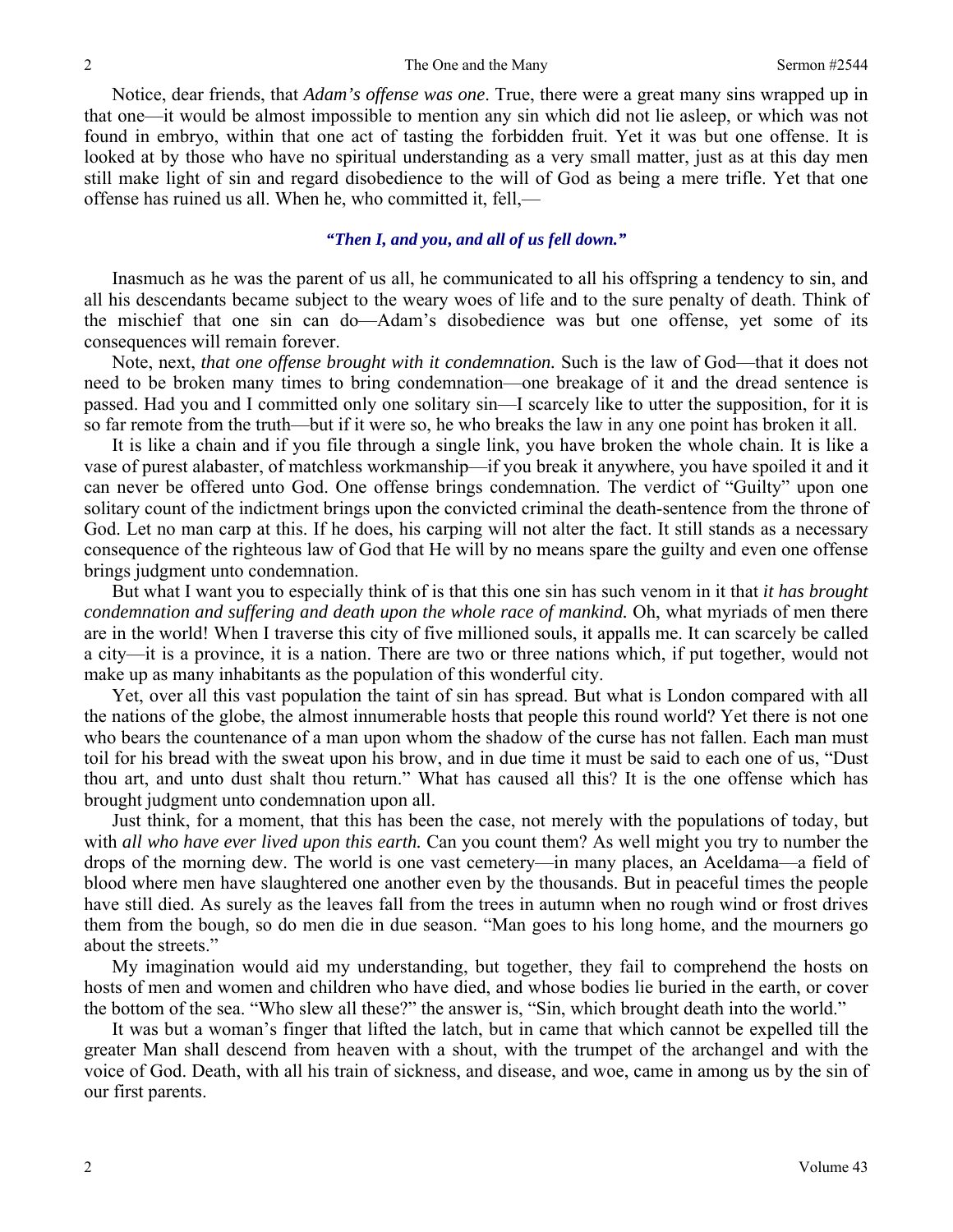Oh, the venom that there must be in sin! Oh, think not little of it! Children of God, by the blood of the atonement, I beseech you, think not lightly of sin, and by the terror of that curse which came by one act of rebellion, I entreat you, never trifle with sin.

 There is a ship lying outside a certain harbor. It has come from Marseilles, but it must not enter the port. There is a panic on the land, the whole town is up in arms, the people will not let the cargo be unloaded, nor allow the mariners to tread our English shore. Why? Because there is cholera on board!

 And what is that? Can it be seen with a microscope? I do not know. Perhaps one day the germ of it may be discovered and it may be sufficiently large to reach the human ken. It may be but a puff of putrid air—a something unseen which lingers in a bale of dirty rags. But will you bring it on shore? No, unless you hate your fellow men and wish to murder them.

 And every sin contains within it a pest, a plague, an evil a thousand times more terrible than the black death of olden times—and more awful than the cholera of today. Oh, flee from sin as from a cobra, lest a single look at it should fascinate you and its sting should have envenomed your veins ere you are aware of it. O young men and fathers, you who have children, I beseech you especially to remember how your sins will be transmitted from generation to generation!

 Before I leave this point, I must also remind you that *the sin of a single moment is the sin of eternity.*  Mark that well. A man drops a stone into the ocean and by wondrous perceptive organs the effect might be discovered on every shore and in every sea. Such is the power of mechanical motion, that the least movement in one place must affect the entire world.

 But sin has an all but boundless influence. There may be some erroneous teaching, it may be spoken to but half-a-dozen people, but you can never recall it. It has gone forth forever and by that one sin you may have impregnated one person with evil, and that one may pass on the error to another—and that one to a thousand—and so mischief is done which only a miracle of grace can undo. Oh, the horrible nature of sin!

 I pray you, let your horror of sin make you love that Redeemer who bore its curse in His own body on the tree and who has saved from it you who are believers in Him. It is no trifle from which Christ has saved you. Sin is a worse disease than leprosy, it is something more than death, for it brings the death that never dies. O sirs, with tears of penitence, turn your backs on sin. But turn those eyes, yet filled with tears, upon your Savior's bleeding body, and adore and magnify Him that He has delivered you from sin!

**II.** the second truth of God in our text, which I want to bring before you is concerning the freeness of salvation—"The judgment was by one to condemnation, but the free gift is of many offenses unto justification."

 I like that expression, "the free gift." Somebody asked, the other day, why we talk about "free grace." Of course, that is a redundant expression, for grace must be free, but there are so many people about, nowadays, who will not understand us if they can help it, so we like to speak, not only so that they can understand us, but so that they cannot misunderstand us if they try.

 It is for this reason that we say "free grace," that they may have it twice over and hear it with both their ears. If we only speak to one of their ears, it may, as men say, go in that one and out at the other but if we speak to both their ears at once, perhaps the truth may meet somewhere in the center of their brain and remain there. We delight to speak of salvation as Paul puts it here, "the free gift." Nothing can be freer than a gift, but lest there should be any mistake about the freeness, it is spoken of as "the free gift."

 What is this free gift? It is, first, the *original gift of Jesus*, God's unspeakable gift. Surely, nobody can ever be so foolish as to dream that men deserve to have Jesus Christ as their Savior. That is a notion which, I should think, would be repudiated by every man who gave it half a thought—that ever fallen men could deserve that God should give up His only-begotten Son to bleed and die for them. No*,* Jesus must be a gift, and He must be a free gift.

 And when our Lord Jesus Christ came into the world and gave *Himself for us*, this also was a free and undeserved gift of grace. Does any man think that he has any merit by which he could claim that Christ should assume human form, and should live and suffer and at last die for him? You must be mad,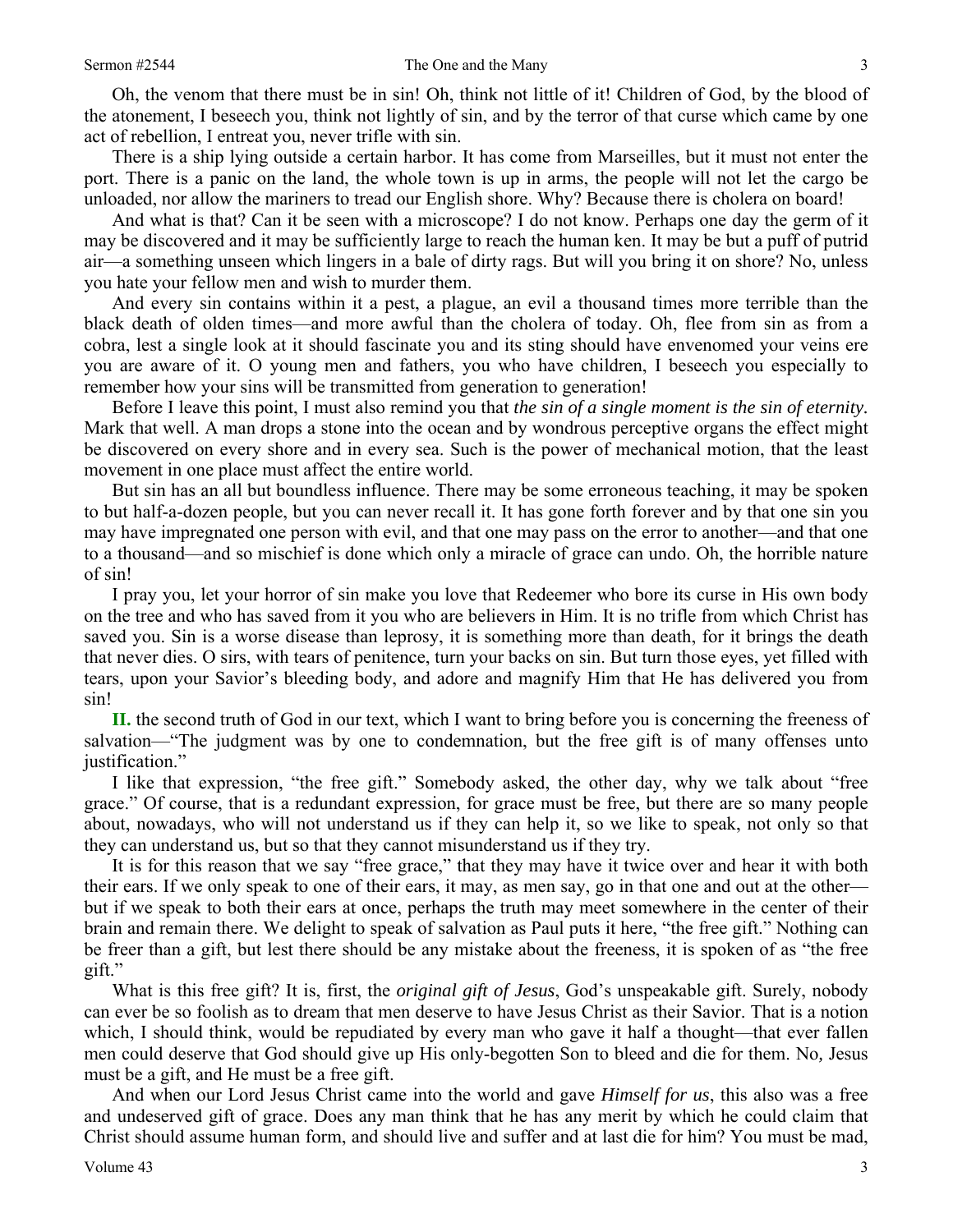man, if you harbor such a thought for a single instant! Your pride must have made you insane if you can think that you deserve yon cross and all that it meant to the glorious Victim who was nailed to it.

 What! Can you see His hands and feet pierced with the cruel iron and His heart divided by the soldier's spear—and then talk of your own merit? It cannot be thought of. You could not merit Christ that must be quite impossible. His death must be a free gift, for none could ever deserve it. So that, on the part of the Father, and of the Son, salvation is a free gift.

 It is also as a free gift that *the Holy Spirit applies this salvation to the hearts of men.* You dream, perhaps, that you are to pay to God so much prayer, so much repentance, so much faith, so much promise and resolve, so much reformation, and so much future holiness. I tell you, sirs, you know not God, nor His ways, while you entertain such a foolish notion. Until such talk as that is driven far from you, you do not stand upon ground where God can meet you. He comes not to sell the priceless blessing of His love for your paltry pence of supposed merit and obedience. It must be a free gift if it is to be yours at all.

 Salvation is a free gift bestowed upon men without anything on their part to deserve it. When God saves a sinner, it is simply as a sinner that he is saved, and not as one who has any point about him that can commend him to God's love. He is just a lost, ruined, undone, condemned soul, apart from the mercy of God.

 When the Lord comes to deal with a sinner, it is not upon conditions and terms. If you believe on the Lord Jesus Christ, God saves you—and saves you wholly, completely, and unconditionally. I have read that Queen Elizabeth was once asked to pardon a person who had made an attempt upon her life, but who had done it out of loyalty to the Queen of Scots. She felt that she could forgive the man, but she said to him, "Now, if I pardon you, must it not be upon certain conditions?"

 He answered, quoting from a good, sound divine, "Grace upon conditions, your Majesty, is no grace at all." He spoke well, and the Queen recognized that it was so, for she said to him, "I pardon you at once without any condition," and she thereby made a loyal subject of him for the rest of his life. So the Lord forgives you, poor trembling but trusting soul, without exacting anything of you of any sort whatever.

 Further, if you do come just as you are, empty-handed and foul, and receive what He is prepared to give, He does not ask you to give anything of your own in return for His free gift. "But I must be holy," says one. You shall be holy and that very holiness will be God's gift to you. "But I must repent." Yes, and you will repent, but that penitence will be God's gift to you. "But I must leave my sin." Yes, and you will leave your sin, and be glad to leave it, yet that also will be God's gift to you—not your gift to God.

 You are simply to be a receiver all the way along. You are a prisoner at the bar, you have not any plea to urge why the judge should not put on the black cap and condemn you to death. If you should search through heaven, and earth, and hell, you could not find one valid reason why God should save you, except this one—that He wills to do it by a free gift of His pure, unmerited grace. He can justly do it through the atonement of Jesus Christ, for He is both "just and the justifier of him that believeth."

 If any of you desire to know how you are to be saved, I tell you again that there is nothing for you to do in order to merit salvation—you have rather to leave off your own doing and to rest in what Christ has done. Have I put the matter plainly enough? No, I have not, for who can make it so plain that a blind man can see it? God must open the blind man's eyes and then he will see it. Yet there it stands, clear and plain—salvation is the free gift of God. It is all of grace from first to last.

**III.** Now, in the third place, I must speak upon THE LARGENESS OF GOD'S PARDON—"The free gift is of many offenses."

 I would like to stand here and preach, not merely for seven days, or seven weeks, but for seven years, upon those words which I have just repeated—"The free gift is of many offenses." You would be worn out, I daresay, with listening, but I would let you go home and invite another congregation to fill the house to hear this wondrous story, which never can be fully told.

 Think of the *many persons* that Free grace has saved—the many who are still upon the earth. But if you are heavy of heart, I ask you to look up beyond that gate of pearl and gaze by faith into glory. Oh,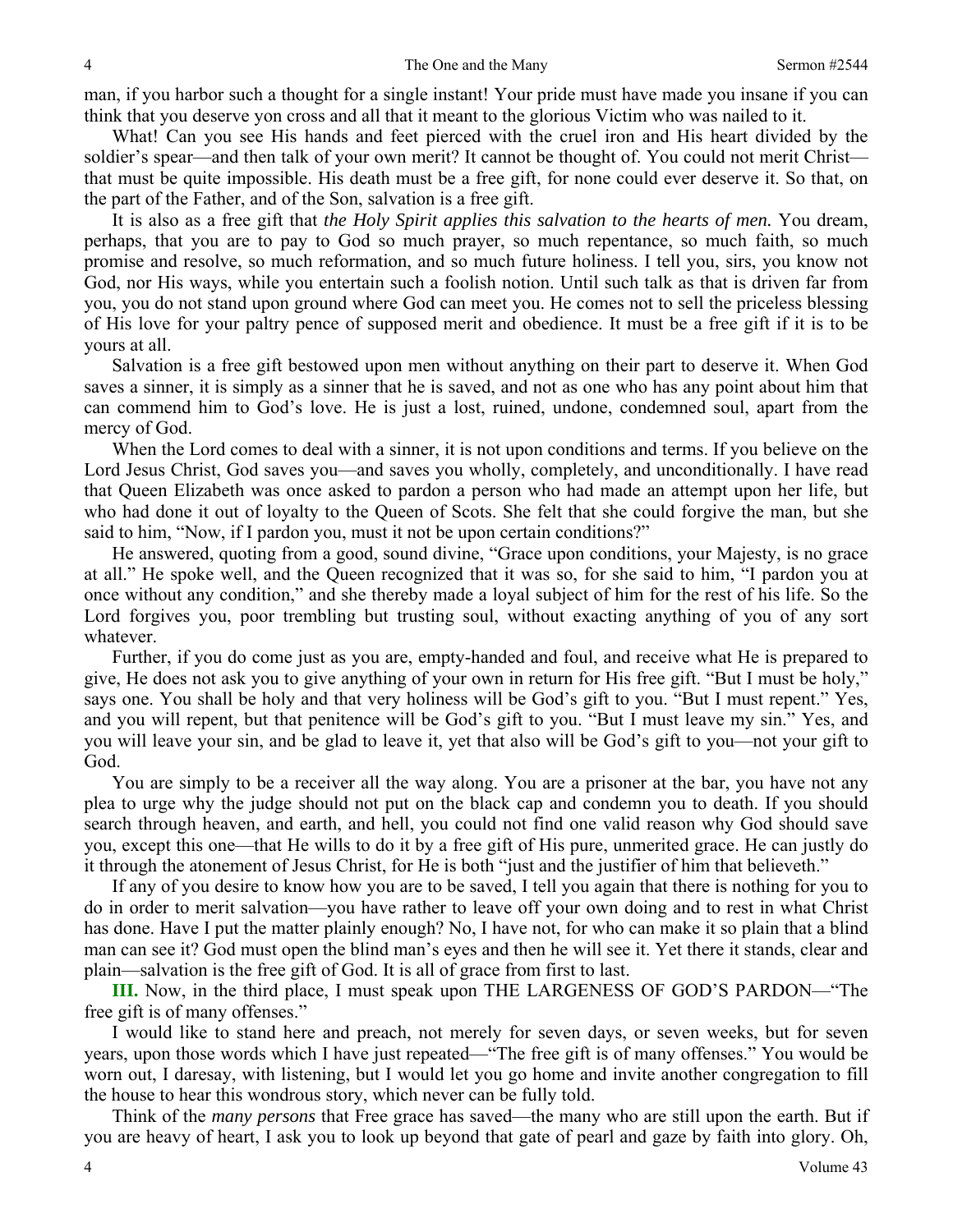#### Sermon #2544 **Sermon #2544** The One and the Many 5

the myriads, the innumerable myriads, that my spirit-eye beholds clustering around the eternal throne as bees that throng about the hive and hang in clusters around the queen bee—or stars that stud the firmament of heaven, or as the drops of spray that leap from the unnumbered waves in the hour of a great Atlantic storm. Of things impossible to count, I speak no longer. Who shall tell the thousandth part of the stars of heaven that once were darkness, or of the children of God who once were heirs of wrath?

 Think, next, of the *many offenses* which all of these saved sinners must have committed, yet the free gift has blotted them all out. Turn your mind to contemplate the many kinds of sin that there are in the world and then remember the text—"The free gift is of many offenses."

 I will not try to go through the black list. I will not begin with the least and mount up to the highest, but this I will say, if you have been a blasphemer, if you have prostituted your body, if you have defiled your soul, if you are covered with scarlet sin from head to foot till not a spot is left clean upon you, still is my text true—"The free gift is of many offenses unto justification." "All manner of sin and blasphemy shall be forgiven unto men," for, "the blood of Jesus Christ his Son cleanseth us from all sin."

 That is a wonderfully sweet "*all*." It includes many kinds of sin—yea, every sort of offense against God. Think, dear friends, of the number of times that you have committed any of these sins. I will not ask you to count them, for they are greater in number than the hairs of your head or the sands on the seashore. You have sinned once, twice, thrice—begin with millions—and you will be nearer the mark.

 There are men who seem to make every breath a sin. They breathe out iniquity and every pulse beats in rebellion against the Most High. They are always sinning and yet they are never satisfied therewith, their appetite grows with that it feeds upon. Yet in this text there is hope even for such sinners as they are. "The free gift is of many offenses."

 Poor blackamoor sinner, where are you? This message is meant for you—for you who drip with filth as you go along—you whose speech would make the cheek of modesty to blush, you whose hearts must be a very morgue—a reeking sepulcher of iniquity. Yet even to such as you is my text sent to declare that "the free gift is of many offenses unto justification."

**IV.** There is sufficient sea room there for us to sail on as long as we please, but I must come to my last point which is—THE PERFECTION OF GOD'S GRACE—"The free gift is of many offenses unto justification." I have time only to say a very little upon that wonderful theme. May the Holy Spirit Himself teach you what it means!

 What is justification? You have, perhaps, heard of "justification by faith," till you scarcely attach any meaning to that familiar phrase. Well, first, justification is *the reverse of condemnation.* Do you know what condemnation is? I suppose that you never were condemned in a court of law, but were you ever condemned in the court of conscience? Did all your thoughts sit, like a jury, to try your whole life, and did they, with one consent, by the mouth of the foreman, say, "Guilty."

 I tell you, sirs, you do not know how to spell "justification" till every letter of the word "condemnation" has burnt itself into your soul. These two things must go together—the condemnation, like a harrow, tearing up the earth, or like a great sub-soil plough, cutting up everything as it runs along. And then comes justification, like a sweet, gentle shower, softening the clods and preparing for the precious grain that shall produce a harvest of glory. Condemnation on account of sin is a very real thing—those who have felt it know that it is. Many a man has been ready to lay violent hands upon himself when he has been under sentence of condemnation. And justification is quite as real.

 Justification further means *actual acquittal.* I want you to get that truth into your mind, dear child of God. If you ever were as I was for five long years, as a child, condemnation was very real to you. It was no dream, it was an awful reality. You knew that you were condemned, and your own conscience said that it was so. Well, now, if you are a believer in the Lord Jesus Christ, you may just as certainly and as truly know that you are acquitted and justified—and conscience, taught by the Spirit of God, will confirm the verdict.

 You are not guilty now—God regards you, in Christ, as righteous. He pronounces you just, and if God says you are just, let not the devil be listened to when he declares that you are unjust. The great work of salvation is fully accomplished. Your chastisement has been borne by another and your sin is put away forever.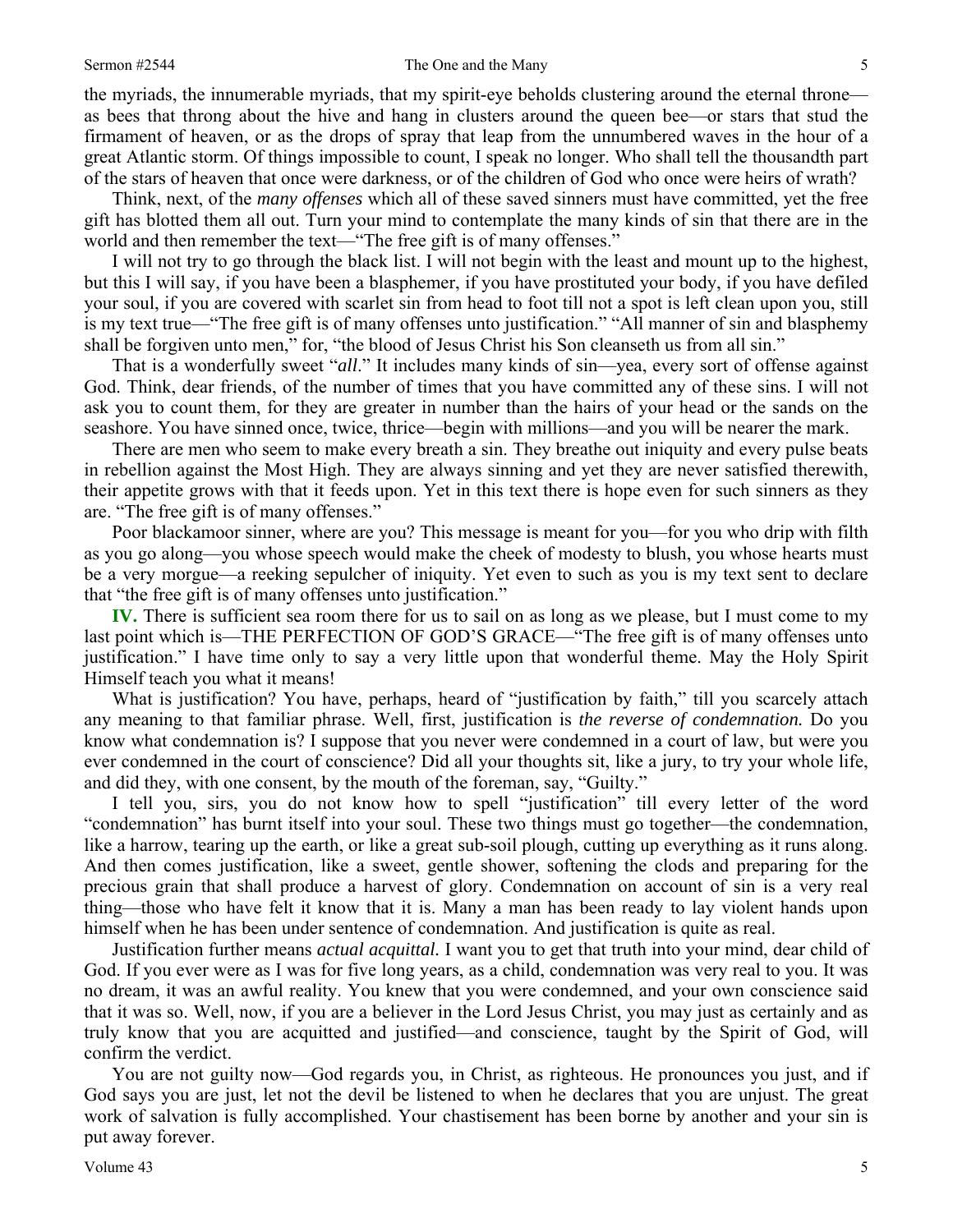"It is finished," is Christ's own declaration. The righteousness that God required of you is perfected by Another, even by your great Substitute, and He has wrapped that robe around you and you may wear it. If you are a believer in Jesus, what we sang just now is true concerning you,—

> *"In thy Surety thou art free, His dear hands were pierced for thee; With His spotless vesture on, Holy as the Holy One."*

 "The free gift is of many offenses unto justification." If you were as guilty as the greatest sinner out of hell, believing in the Lord Jesus Christ that guilt is all gone, the righteousness of Christ is yours, you are justified before God, and therefore you are in perfect security and safety now, and forever, and forever you shall adore the divine grace that has saved such a sinner as you feel yourself to be.

God bless you all, for Jesus Christ's sake! Amen.

#### **EXPOSITION BY C. H. SPURGEON**

#### *JONAH 3, 4:1-2 AND ROMANS 5*

**Jonah 3:1-2.** *And the word of the LORD came unto Jonah the second time, saying, Arise, go unto Nineveh, that great city, and preach unto it the preaching that I bid thee.* 

There is no preaching like that which Gods bids us. The preaching that comes out of our own heads will never go into other men's hearts. If we will keep to the preaching that the Lord bids us, we shall not fail in our ministry.

 **3.** *So Jonah arose, and went unto Nineveh, according to the word of the LORD. Now Nineveh was an exceeding great city of three days' journey.* 

For those times, Nineveh was "an exceeding great city," but it is far exceeded in size by this modern Nineveh of London.

**4***. And Jonah began to enter into the city a day's journey, and he cried, and said, Yet forty days, and Nineveh shall be overthrown.* 

His message was short and sharp, there was not a word of mercy in it. There was nothing to distract the attention of the hearers from the one point and the one subject—and there is a great deal in that. We may sometimes say too much in a single sermon and give our hearers a field of wheat instead of a loaf of bread. But Jonah said what he was bidden to say, no more and no less—"Yet forty days, and Nineveh shall be overthrown."

**5-9.** *So the people of Nineveh believed God, and proclaimed a fast, and put on sackcloth, from the greatest of them even to the least of them. For word came unto the king of Nineveh, and he arose from his throne, and he laid his robe from him, and covered him with sackcloth, and sat in ashes. And he caused it to be proclaimed and published through Nineveh by the decree of the king and his nobles, saying, Let neither man nor beast, herd nor flock, taste any thing: let them not feed, nor drink water: but let man and beast be covered with sackcloth, and cry mightily unto God: yea, let them turn every one from his evil way, and from the violence that is in their hands. Who can tell if God will turn and repent, and turn away from his fierce anger, that we perish not?* 

Note that the only message they had heard was a prophecy of impending judgment. God had sent His servant to warn them of the coming destruction and since He had warned them that He meant to destroy them, they could infer that He might possibly intend pity towards them should they repent, but there was as yet no verbal declaration of mercy or hope. These people went to God with nothing better to sustain them than this, "Who can tell?"

 How much more guilty than these Ninevites are they who refuse to humble themselves before God, even when they have distinct injunctions from God, and explicit promises that whosoever shall confess and forsake his sins shall find mercy! These men of Nineveh will rise up in judgment against the men of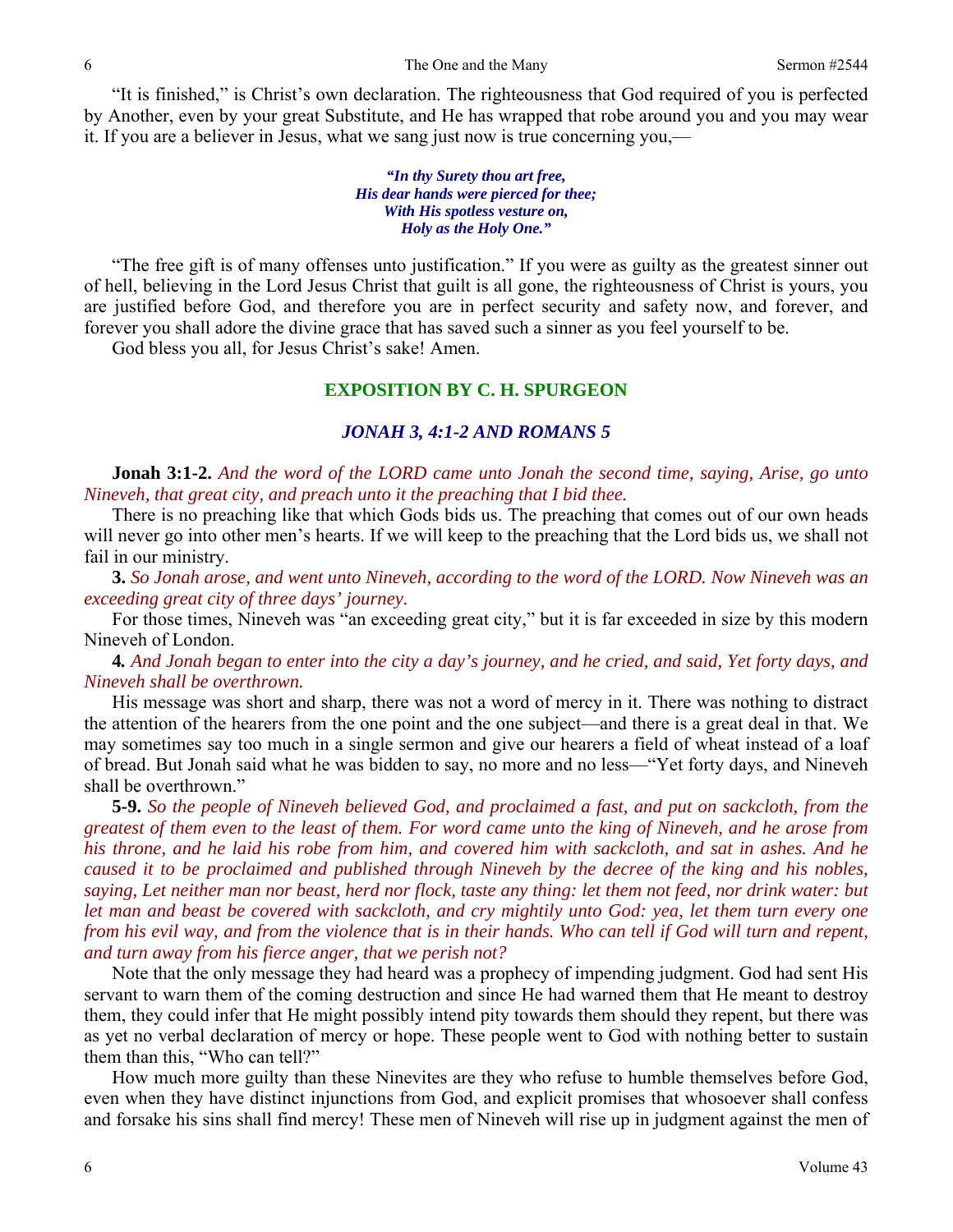London and the men of this generation, and condemn them, for they repented at the preaching of Jonah, and now men do not repent even at the testimony of Jesus Christ the Son of God. To despise the prophet Jonah would have involved these people in certain destruction—of how much sorer punishment shall they be thought worthy who despise the Christ of God and do despite unto the Spirit of grace!

**10.** *And God saw their works, that they turned from their evil way; and God repented of the evil, that he had said that he would do unto them; and he did it not.* 

There is no change in God, absolutely considered, but there is often an apparent change. That which He threatens, while men remain in sin, is not executed upon them when they repent and turn to Him. He is always the same God. From the beginning He has been "the Lord God, merciful and gracious, longsuffering, and abundant in goodness and truth, keeping mercy for thousands, forgiving iniquity and transgression and sin." If He did not pardon sin when men turn from it with sincere repentance, He would have changed His method of dealing with the penitent. But when He does forgive, it is according to His way from the beginning, for He has ever been a tender, compassionate, and gracious God.

#### **Jonah 4:1.** *But it displeased Jonah exceedingly, and he was very angry.*

A nice prophet this! Jonah was a man of a somewhat ugly disposition, yet I think he has been misunderstood. He was the true child of Elijah, the prophet of fire. Elijah was a rough, stern servant of the Lord, who felt that the indignities which had been done to JEHOVAH deserved instant and terrible punishment. And he seemed almost to wish to see that punishment inflicted, as he accused the people unto God, saying, "The children of Israel have forsaken thy covenant, thrown down thine altars, and slain thy prophets with the sword; and I, even I only, am left; and they seek my life, to take it away."

 He was bravely stern for God and Jonah was cast in a similar mold. He seemed to feel, "I have been sent of God to tell these people that they will be destroyed for their sin. Now, if they are not destroyed, it will be thought that I have not preached the truth, and what is far more serious, it will be thought that God does not keep His word."

 His whole thought was taken up with the honor of God, and his own honor as involved in that of the Lord. There are many people, nowadays, who seem to think everything of man and very little of God. And consequently, they fall into grievous errors. Jonah, on the contrary, thought everything of God and very little of men. He fell into an error by so doing and there was a want of balance of judgment, yet is Jonah's error so very seldom committed that I am half inclined to admire it in contrast with the error on the other side.

 He felt that it would be better for Nineveh to be destroyed than for God's truthfulness to be jeopardized even for a single moment. God would not have us push even concern for His honor too far, but we are such poor creatures that, very often, when we are within an inch of the right course, we fall into a snare of the enemy. It was so with Jonah—when he was exceedingly displeased and very angry at what God had done in sparing the repentant people of Nineveh.

**2.** *And he prayed unto the LORD, and said, I pray thee, O LORD, was not this my saying, when I was yet in my country? Therefore I fled before unto Tarshish: for I knew that thou art a gracious God, and merciful, slow to anger, and of great kindness, and repentest thee of the evil.* 

This was as much as if he had said to the Lord, "I went and did Your bidding, and told the Ninevites that they would be destroyed. But I knew in my heart that if they repented, You would not carry out Your threat and now You are too gracious, too kind to these wicked people." It is a strange thing, is it not, that Jonah was angry because his message was blessed to his hearers? As a good commentator says, "When Christ sees of the travail of His soul, He is satisfied. But when Jonah saw of the travail of his soul, he was dissatisfied." There are some men who leave off preaching because they do not succeed but here was one who was ready to give up because he did succeed.

 It is strange that such a good man as Jonah was should fall into such a foolish state of mind. But God still has a great many unwise children. You can, any of you, find one if you look in the right place—I mean, in a looking-glass. We are all foolish at times and it should be remembered that, although Jonah was foolish, and wrong in certain respects, there is this redeeming trait in his character—we might never have known the story of his folly if he had not written it himself.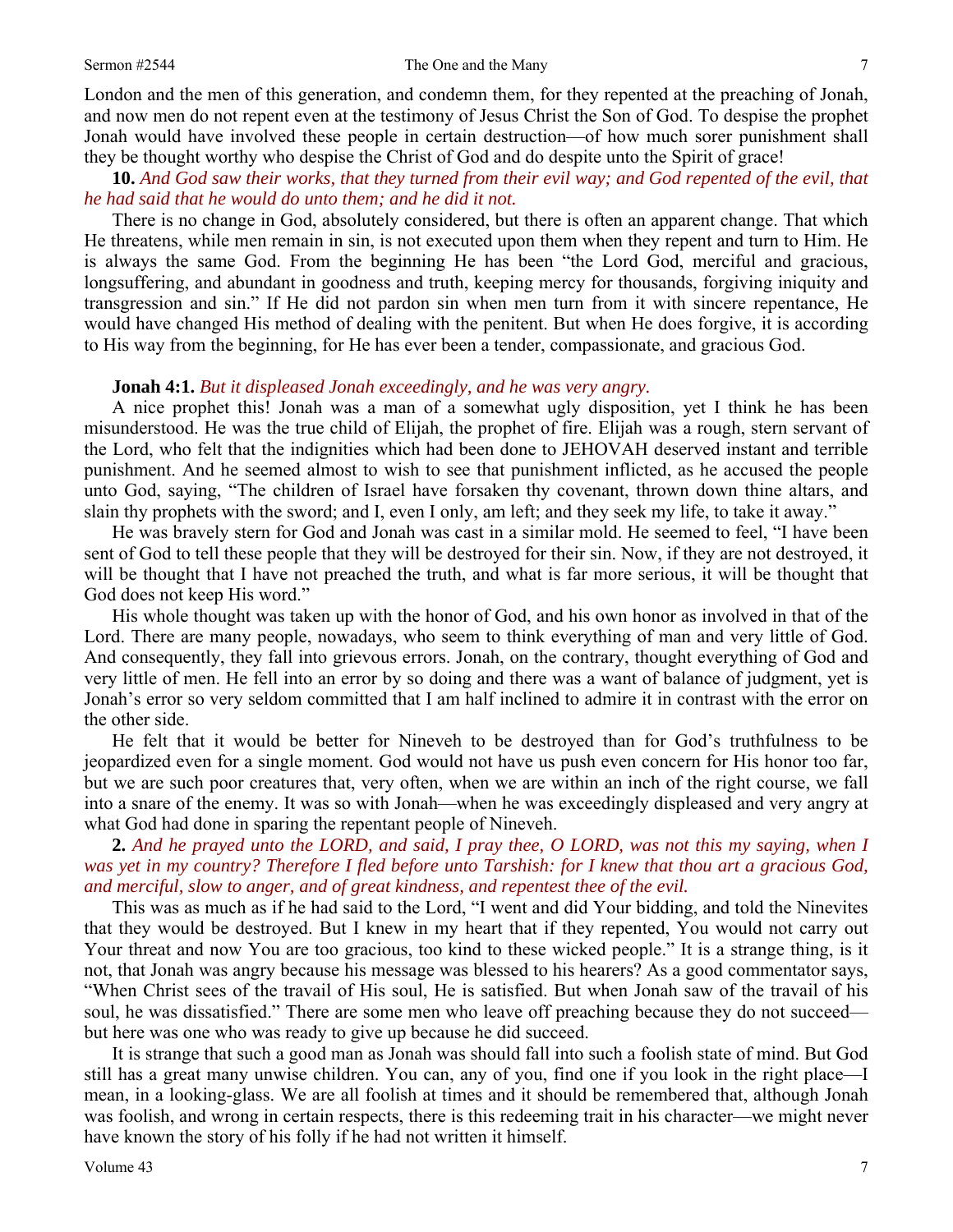It shows what a true-hearted man the prophet was, that he just unveiled his real character in this book. Biographies of men are seldom truthful, because the writers cannot read the hearts of those whom they describe. But if they could read them, they would not like to print what they would see there. But here is a man, inspired of God to write his own biography, and he tells us of this sad piece of folly—and does not attempt in the least degree to mitigate the evil of it.

Now turn to a very different portion of Scripture, Romans 5.

## **Romans 5:1.** *Therefore, being justified by faith, we have peace with God through our Lord Jesus Christ:*

These are matters of fact. Not of fanatical delusion, but of logical conclusion, for Paul begins with a "*therefore*." God's people are justified on solid grounds, on reasonable grounds, on grounds that will bear the test, even of the last great judgment day. "Therefore, *being*"*—*now*,* at the present time, this very moment—"justified by faith, we have peace." Not only we hope to have it and trust we shall have it, but we have it.

 "We have peace"—not only peace of conscience and peace with our fellow men, but "we have peace with God through our Lord Jesus Christ." Mark that—we have it. O dear people of God, do not be satisfied unless you can talk in this confident fashion. "Therefore being justified by faith, we have peace with God through our Lord Jesus Christ."

### **2.** *By whom also—*

What! Is not that first verse all? Oh, no! there is more to follow. When you get a hold of one golden link of the blessed chain of grace, it pulls up another, and then another, and then another. "By whom also—"

### **2.** *We have access by faith into this grace wherein we stand,*

We come into this grace by Jesus Christ, and to this heavenly standing, this justified condition, through Jesus Christ who is the door.

## **2.** *And rejoice in hope of the glory of God.*

Our joy is in the past and the present in some measure, but it is still more in the future—"We rejoice in hope of the glory of God." We have three windows—the one out of which we look back with gratitude upon the past, the one out of which we look with joy in the present, and the one out of which we look with expectation upon the future.

### **3.** *And not only so,*

There is for every child of God grace upon grace. Every line of the apostle's writing tells of more blessing. "And not only so." Is not that enough? Justified, enjoying peace, having access into grace, rejoicing in hope of the glory of God. What can there be more? Why, there is something on the road as well as at the end of it. "And not only so,"

### **3.** *But we glory in tribulations also:*

We are not only acquiescent in the divine will, but tutored by the Spirit of God, we come even to "glory in tribulations also."

### **3***. Knowing that tribulation worketh patience;*

"Knowing." Paul was no agnostic, he was a "knowing" man, and all God's people ought to be the same. They are a very dogmatic people when they are what they ought to be. They have nothing to do with "*ifs*," and *"ands,"* and "*buts*," and "*perhapses*"—but they believe and are sure. "Knowing that tribulation worketh patience." The natural tendency of tribulation is to work impatience—it produces peevishness in many—but where the Spirit of God is, there is a heavenly counteraction of natural tendencies and "tribulation worketh patience."

## **4***. And patience, experience; and experience, hope:*

Again I cannot help observing how we seem to go through one door just to pass through another. We get into a silver chamber that we may go into a golden one, and before we can take stock of all the gold, we are ushered into a gorgeous palace of pearls and rubies and diamonds of priceless value.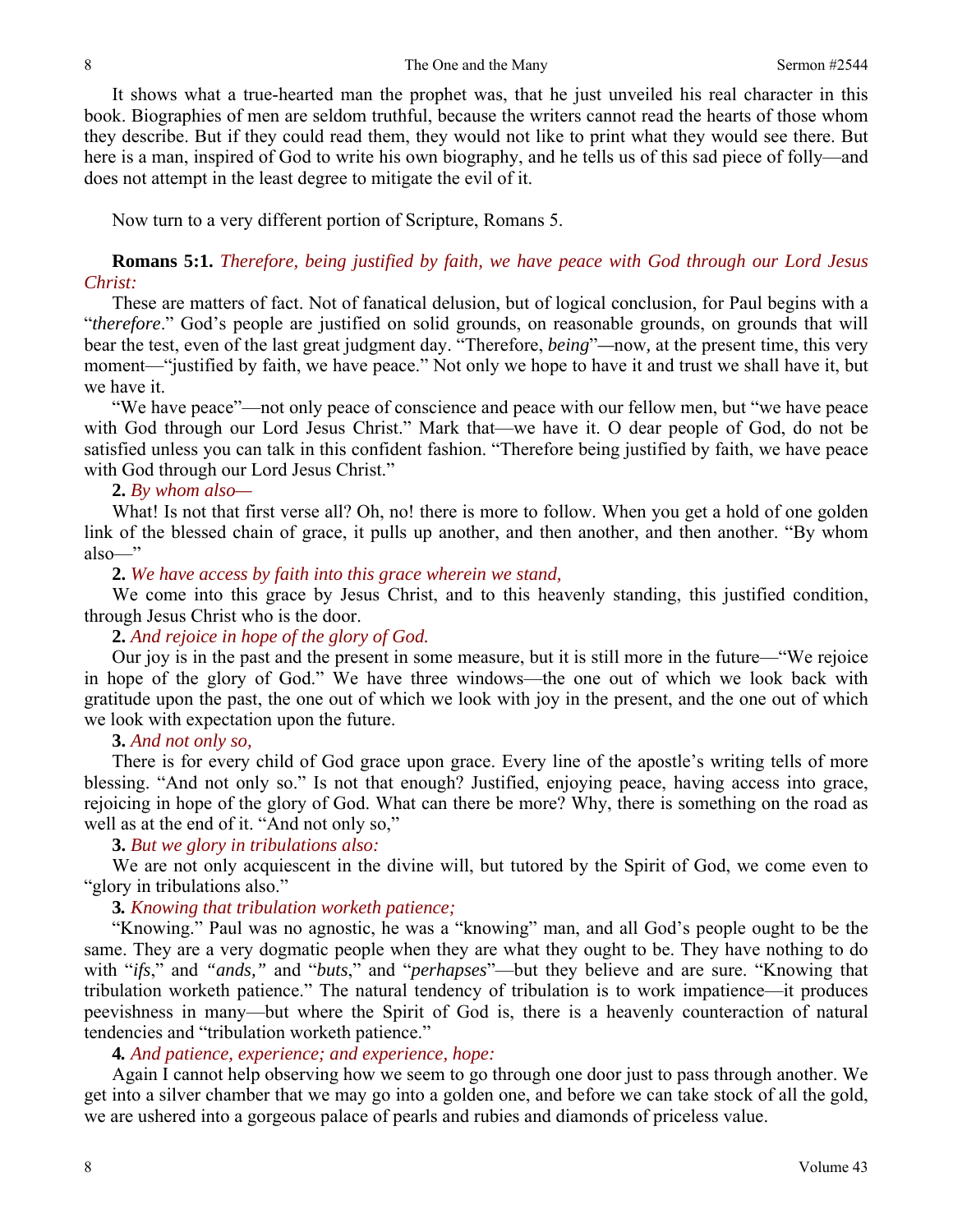## **5.** *And hope maketh not ashamed; because the love of God is shed abroad in our hearts by the Holy Ghost which is given unto us.*

If you have the Holy Ghost given unto you, then the love of God fills your nature like a sweet perfume. As when the woman broke the alabaster box and the house was filled with the odor of the ointment, so, when the Spirit of God comes and brings the broken alabaster of the Savior's sacrifice, and we feel the love of God poured out among us, what a delightful perfume there is! "Thy name is as ointment poured forth, therefore do the virgins love thee." The way to make us love God is for the love of God to be shed abroad in our hearts by the Holy Ghost.

**6.** *For when we were yet without strength, in due time Christ died for the ungodly.* 

Are not these very wonderful words? "Christ died for the ungodly." Pick out all those who are the naturally good people and this text has nothing to do with them. But find out the ungodly, the sinful, the wicked—and here is a text exactly suitable for them—"Christ died for the ungodly."

**7.** *For scarcely for a righteous man will one die:* 

He is very righteous, but he is very stern. Nobody cares much about him.

**7.** *Yet peradventure for a good man some would even dare to die.* 

He is "a good man"—benevolent, kind, and tender.

**8.** *But God commendeth his love toward us, in that, while we were yet sinners, Christ died for us.* 

While we were neither righteous nor good—"while we were yet sinners, Christ" did the most He ever could, or ever can do for us—He "died for us." This is the best gift for the worst of men and that best gift given to them when they are at their worst state. "While we were yet sinners, Christ died for us."

**9.** *Much more then, being now justified by his blood, we shall be saved from wrath through him.* 

"Much more." Paul has been giving us, "*alsos*," and *"ands."* Now he takes a bigger leap still, for he says, "Much more then, being now justified by his blood, we shall be saved from wrath through him." If He saved us when we were sinners, He will certainly save us now that we are justified. If He called us when we were dead, He will not leave us now we are alive.

**10.** *For if, when we were enemies, we were reconciled to God by the death of his Son, much more, being reconciled, we shall be saved by his life.* 

You see, there are three points here. When we were enemies, He blessed us. Much more, now that we are reconciled, will He do so. If, in the second place, when we were enemies He reconciled us, how much more, after He has reconciled us, will He save us! And thirdly, if He did all this for us by the death of His Son, much more will He do for us by His life, Reconciled by His death, we shall be saved by His life.

#### **11.** *And not only so,*

There is no end to the blessing, dear brethren and sisters, the apostle seems to be always going up, and up, and up. This Paul, calm and cool and logical as he is, makes the fire burn most wondrously. "And not only so,"

#### **11.** *But we also joy in God—*

We are glad that He is God, glad that He is such a God as He is. We would not wish to have Him altered. The God of Abraham, and of Isaac, and of Jacob—the God of the Old Testament, and the God of the New Testament—we love Him altogether just as He is, and "we joy in God"—

**11-21.** *Through our Lord Jesus Christ, by whom we have now received the atonement. Wherefore, as by one man sin entered into the world, and death by sin; and so death passed upon all men, for that all have sinned: (For until the law sin was in the world: but sin is not imputed when there is no law. Nevertheless death reigned from Adam to Moses, even over them that had not sinned after the similitude of Adam's transgression, who is the figure of him that was to come. But not as the offence, so also is the free gift. For if through the offence of one many be dead, much more the grace of God, and the gift by grace, which is by one man, Jesus Christ, hath abounded unto many. And not as it was by one that sinned, so is the gift: for the judgment was by one to condemnation, but the free gift is of many offences unto justification. For if by one man's offence death reigned by one; much more they which receive abundance of grace and of the gift of righteousness shall reign in life by one, Jesus Christ.) Therefore as*